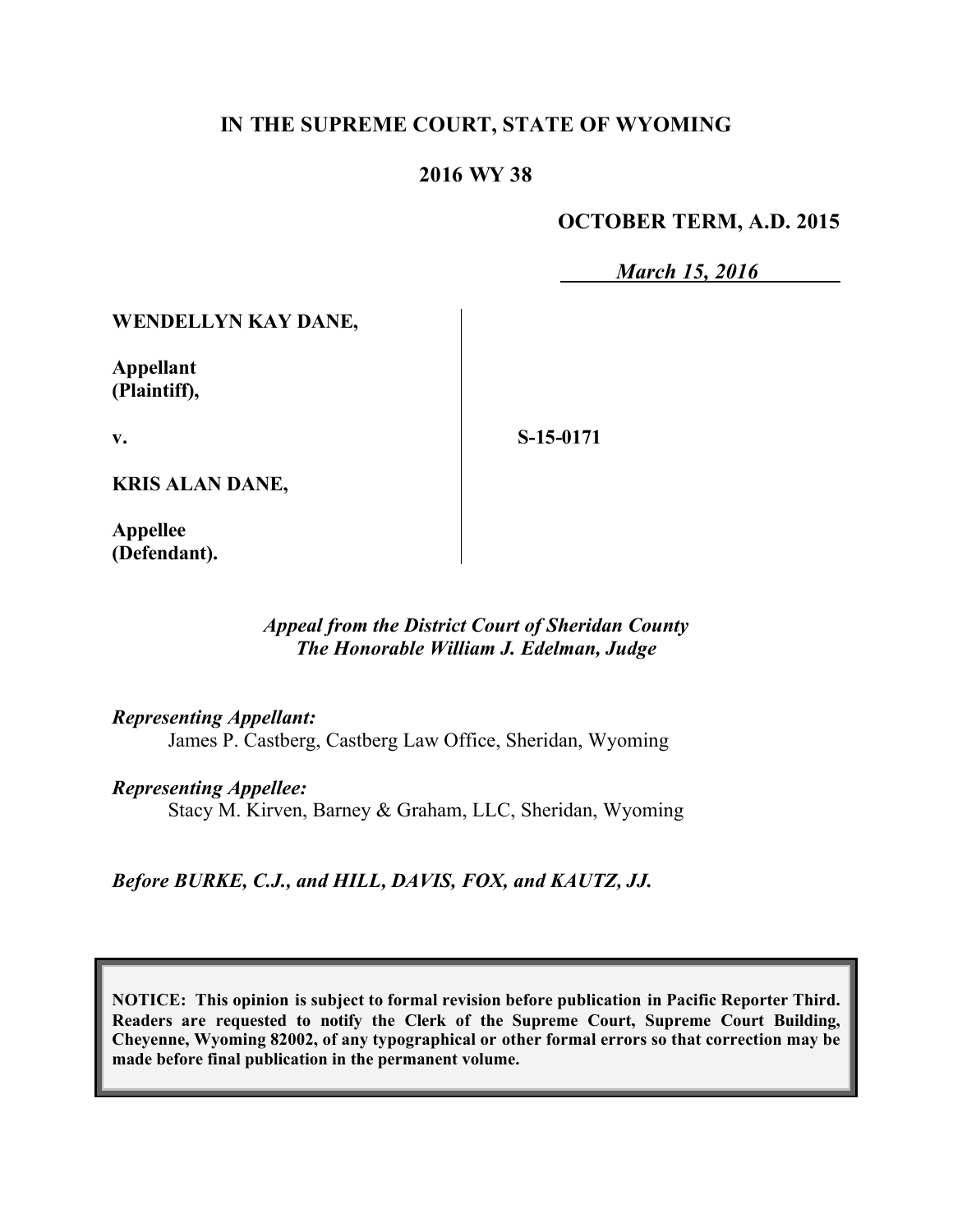**DAVIS**, Justice.

 $\overline{a}$ 

[¶1] After slightly more than three years of marriage, Wendellyn Dane (Wife) filed for divorce from Kris Dane (Husband). She appeals from the decree entered in that case. We affirm.

### **ISSUES**

[¶2] Wife identifies three issues, which we condense into two and restate as follows:

I. Did the district court abuse its discretion in denying Wife's motion to amend her complaint to add a promissory estoppel claim, and in failing to enforce the alleged promise in its distribution of the couple's property?

II. Did the district court abuse its discretion by dividing the marital property as it did?

# **FACTS**

[¶3] Husband and Wife first met in late 2008 when he decided to sell his condominium in Naples, Florida. Wife was a real estate agent designated to handle the resale of units in the condominium project of which his property was a part. At the time, Husband was approximately 61 years old, and Wife was 55.

[¶4] After their initial contact, they did not see each other again until April of 2009, when Wife telephoned Husband to ask if she could rent a room in his condo. She had sold her own home and was planning to leave her boyfriend, with whom she was sharing an apartment. Husband agreed to rent her a furnished room and a bathroom for \$500 per  $\text{month.}^1$ 

[¶5] Within two months their relationship became romantic, and Wife no longer paid rent or contributed to household expenses. Over a period of two years, Husband took her golfing and on trips, and he paid approximately \$8,000 in relation to her arrest for driving while intoxicated after drinking wine with a girlfriend one afternoon.

[¶6] During those two years, Husband began to consider retiring, winding down his day-to-day involvement in businesses in which he had an interest, and moving to a cooler area of the country. He first concentrated on mountainous areas in the eastern United

<sup>&</sup>lt;sup>1</sup> Although she had approximately thirty years of experience in the real estate business, the national home financing crisis of that period was not kind to Wife. The costs of her business began to exceed her income, which she supplemented at points with a second job and, ultimately, with unemployment compensation.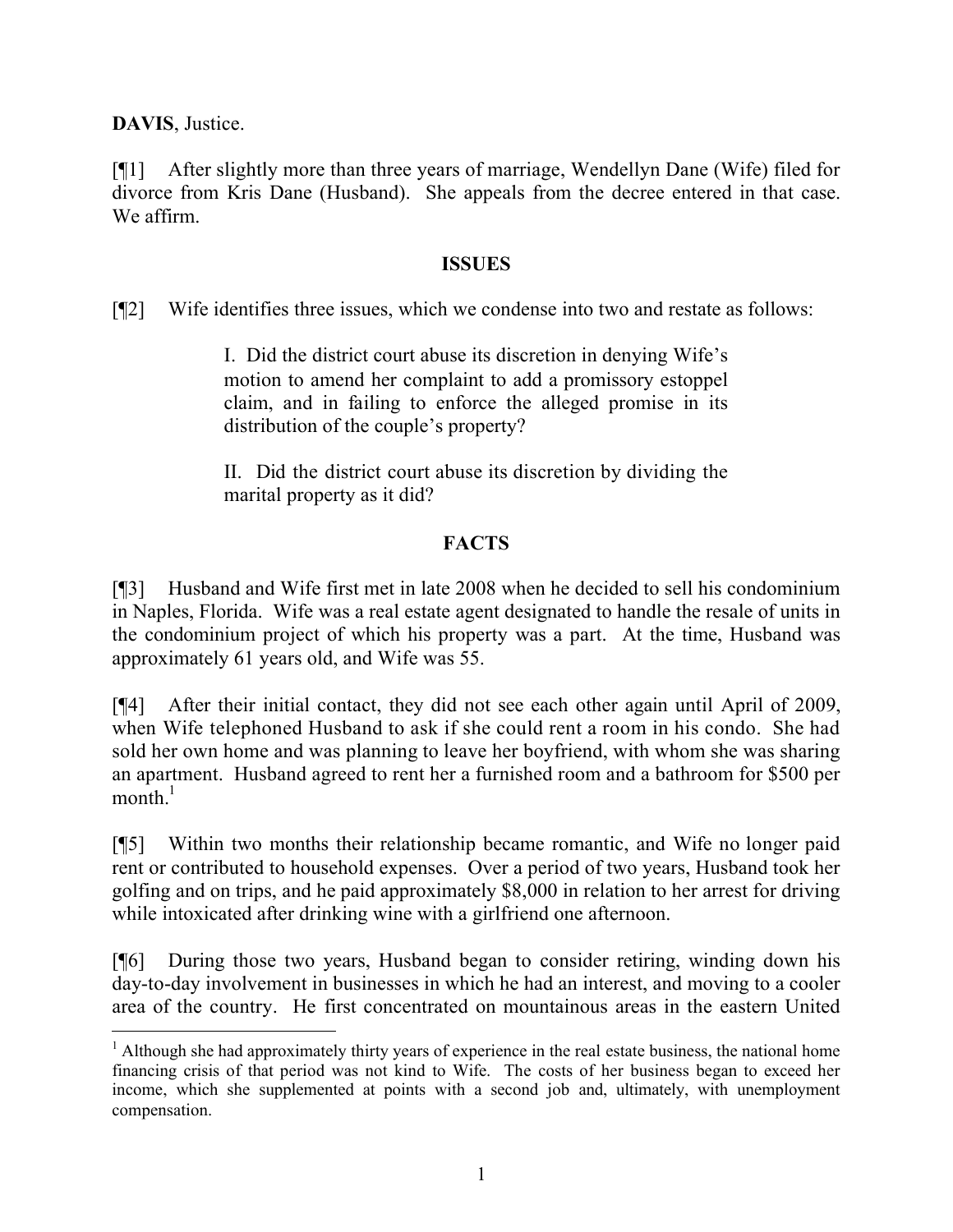States, and he took Wife on a trip to explore a variety of options "up and down the east coast." He liked several locations, but she did not, and they thereafter shifted their focus to states in the Rocky Mountains. Their research and the recommendations of others eventually led them to take a trip to Sheridan, Wyoming in February of 2011.

[¶7] During that trip, Husband made an offer on a house. In early April, the couple moved to Sheridan, and Husband completed the purchase of that home. A month later, he closed on the sale of his Florida condominium. On July 9, 2011, the couple wed.

[¶8] Husband made the down payment on the Sheridan home from his personal funds, and because he and Wife were not yet married at the time, titled it only in his name. It was furnished almost entirely with items he had purchased for his condominium, and he made all the mortgage payments during the marriage. Husband also paid all household expenses and for all vehicles, because Wife brought few assets to the marriage and worked only sporadically at a real estate office in Sheridan.<sup>2</sup> Husband's income came from Social Security retirement benefits, from distributions related to his interests in two Florida business entities, and from a structured stock repurchase involving one of those entities. $3$ 

[¶9] On September 5, 2014, after slightly more than three years of marriage, Husband told Wife he wanted a divorce. Four days later she sued him for divorce. On September 15, she filed a motion for temporary support, for payment of her attorney fees and prospective expert witness fees, and for temporary possession of their house and a 2013 Ford truck. Husband answered the complaint on September 24.

[¶10] The district court scheduled a pretrial conference for February 26, 2015, and set trial for March 4, 2015. On December 18, 2014, it entered an order on Wife's motion for temporary support. Wife was granted temporary possession of the marital home and the pickup truck. Husband was ordered to make all mortgage and loan payments on that property, and to pay all other expenses relating to them, except for fuel for the pickup truck. The court also required Husband to continue to pay Wife's health insurance premiums and \$2,000 per month in temporary support starting on January 1, 2015. However, it denied Wife's request for payment of her attorney fees and held consideration of her request for payment of expert witness expenses in abeyance until after trial.

 $\overline{a}$ 

<sup>&</sup>lt;sup>2</sup> Husband procured her a second credit card on his Visa account and opened a checking account for her as well. If she needed funds, he would write her a check from his separate account for her to deposit in her own.

<sup>&</sup>lt;sup>3</sup> The district court concluded that Husband regularly received approximately \$2,500 per month from rents received by Coastal Building Partnership and approximately \$5,000 per month from a "buy back" by Maritime Venture I, Inc.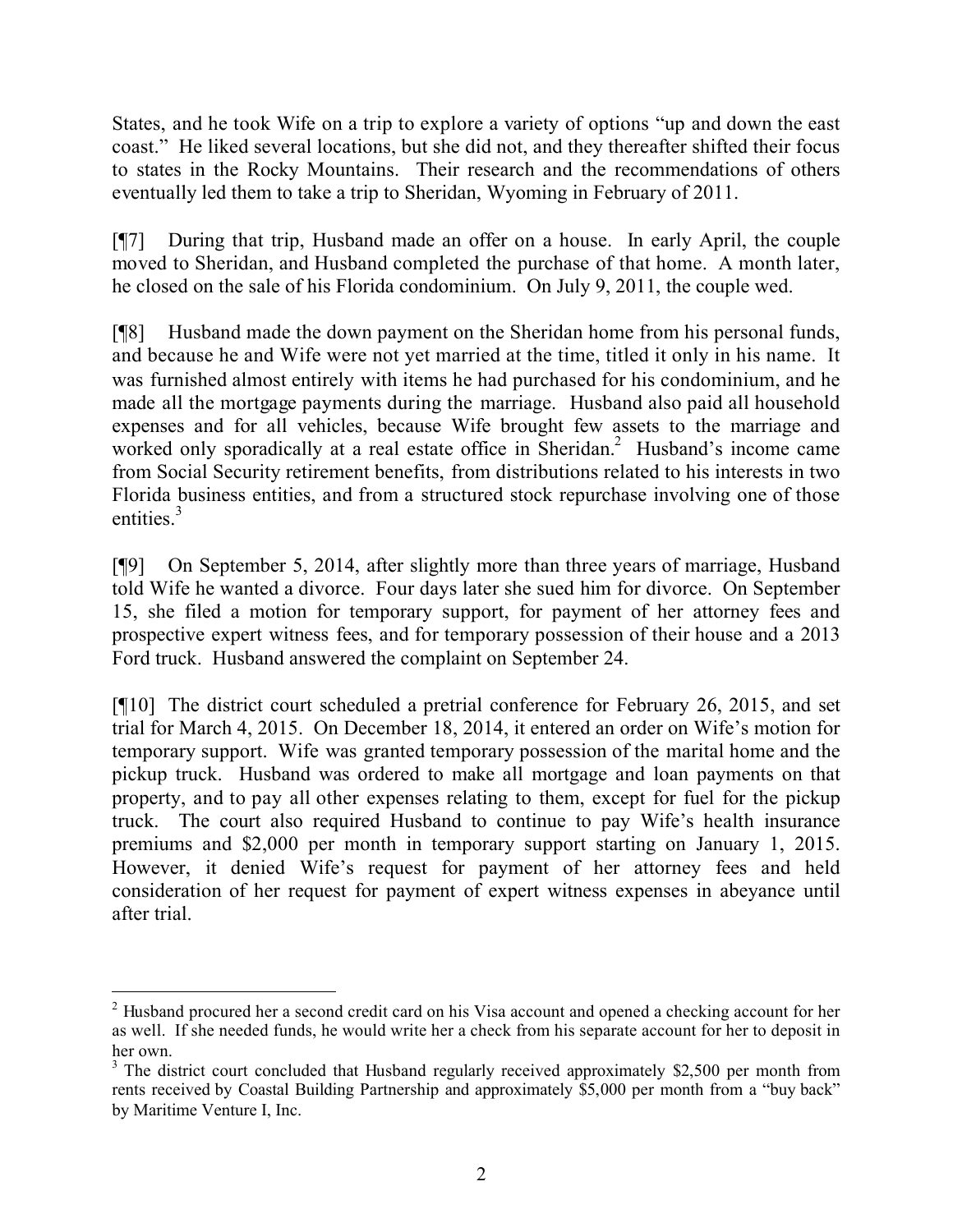[¶11] On January 21, 2015, Wife filed a motion to amend her complaint pursuant to W.R.C.P. 15 so as to add a cause of action for promissory estoppel. She claimed that, in February of 2011, Husband "told [her] if [she] moved to Wyoming with him and [sic] that he would take care of [her] the rest of [her] life, and that [she] wouldn't have to work because [they] would have lots of money."

[¶12] At the February 12 hearing on the motion to amend, the district court found that Wife possessed all the information needed to raise the promissory estoppel claim no later than six days after filing her original complaint, and that allowing the amendment a little over two weeks prior to the trial date would unduly delay the trial. It also found that such a delay would prejudicially extend Husband's obligations under the court's temporary support order. However, it also ruled that it could and would consider the circumstances of the parties' marriage—including the alleged promise—in equitably dividing their property. The court therefore concluded that justice did not require leave to amend the complaint, and it denied Wife's motion. It entered its order to that effect on March 4, 2015.

[¶13] On April 23, 2015, the district court entered its "Findings of Fact, Conclusions of Law, and Decree of Divorce." To briefly summarize that 21-page document, the court found it significant that the parties had a relatively brief marriage, that Husband had retired nearly a year before first visiting Wyoming, that he had acquired the great majority of the assets whose benefits the parties enjoyed long before their marriage, and that Wife had not contributed to the value of those assets. Moreover, from about the time she moved into Husband's Florida condominium through trial, Wife had only negligible earnings and lived almost entirely on Husband's income.

[¶14] As for the alleged promise she described in the motion to amend her complaint, the court appears to have found Husband's version of his statements more credible. He testified to several conversations relating to a move to Wyoming. At one point, Wife said she would go only if they were engaged. In response, Husband bought her an engagement ring. Another time she expressed concern about whether they could afford to live in Wyoming. He replied that it would be cheaper to live in Wyoming than in Florida, and that they would have enough money so that she would not need to work during their marriage.

[¶15] The district court distributed the couple's property and property-related obligations to the party who brought it into the marriage, if it was acquired before they married. If an asset was purchased during the marriage, it awarded it to the party whose assets were used to purchase it. As a result, the court awarded the majority of the property to Husband, while allowing Wife to keep \$22,800 worth of jewelry Husband had given her, plus other miscellaneous items. It also awarded her an additional \$45,000 "equalization payment."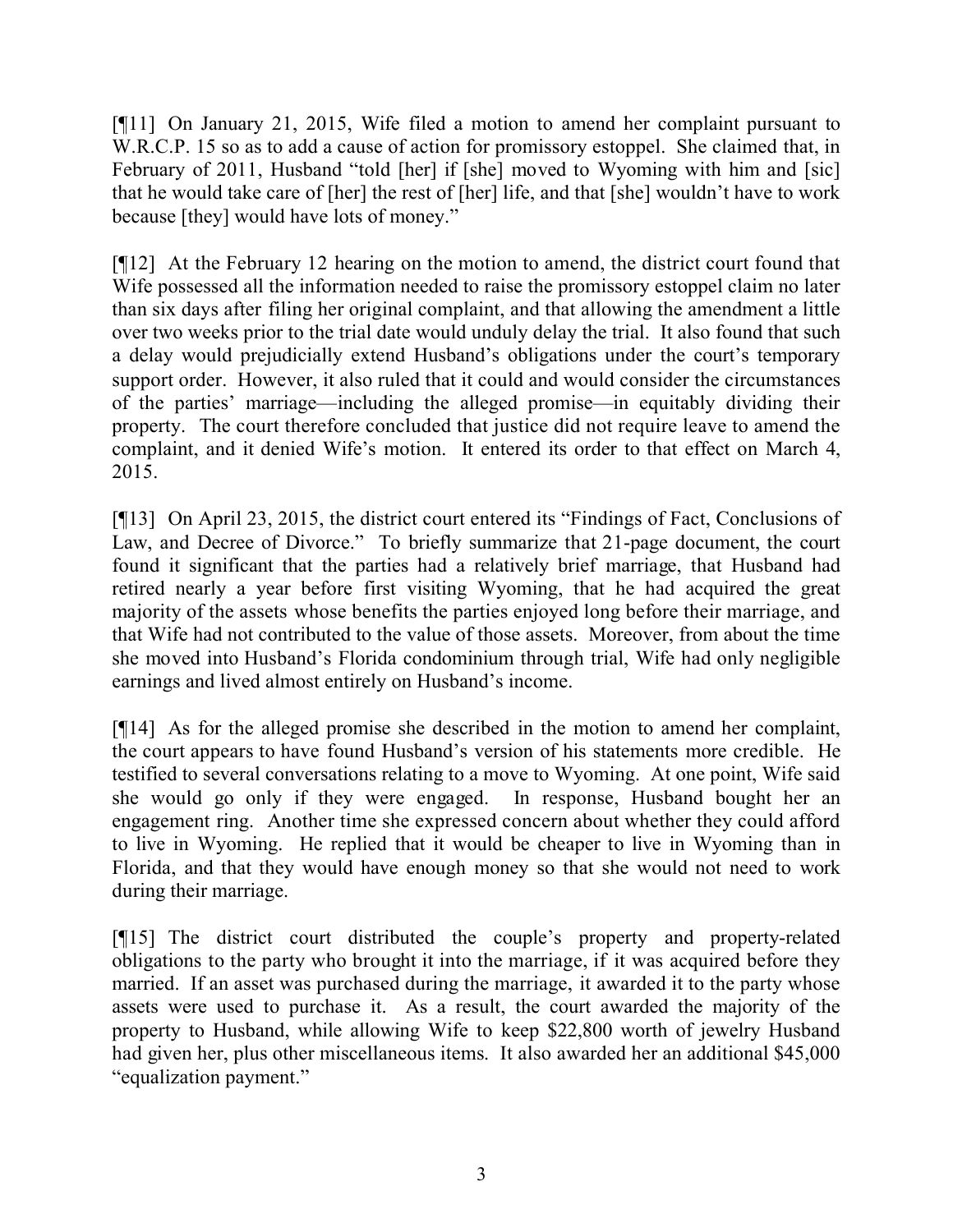[¶16] Wife timely perfected this appeal.

#### **DISCUSSION**

#### **Amendment of Complaint**

[¶17] Wife's motion to amend her complaint was filed long after Husband filed his answer. Accordingly, absent Husband's consent, W.R.C.P. 15 permitted the amendment only upon leave of the district court, which is to be "freely given when justice so requires." W.R.C.P. 15(a). This Court has read those last four words as committing the decision to allow an amendment to a trial court's discretion. That kind of decision is subject to reversal only for an abuse of that discretion, and a court may properly deny leave to amend if amendment would cause undue delay, or if it would unduly prejudice the defendant. *Foxley & Co. v. Ellis*, 2009 WY 16, ¶ 32, 201 P.3d 425, 433 (Wyo. 2009).

[¶18] These two factors were paramount in the district court's decision to deny the motion. Wife filed her complaint on September 9, 2014, and on September 15, nine days prior to the filing of Husband's answer, she filed an affidavit in conjunction with her motion for temporary support, in which she set out the facts forming the basis of the motion to amend her complaint. However, she did not seek leave to amend the complaint to add a promissory estoppel claim until more than four months later, after the parties had completed discovery and six weeks prior to trial. We note that although the existence of the promise was disclosed earlier, it was in the context of a claim for temporary support in anticipation of marital dissolution, and the promissory estoppel claim involved elements of proof beyond those required in a divorce case.

[¶19] The court concluded that granting Wife's motion would likely require a continuance of the trial date, which would extend Husband's obligation to provide temporary support of \$2,000 per month, and to pay monthly house, truck, and other payments, and that doing so would unduly prejudice him. The court also concluded that amendment would delay disposition of the case, and that it could take into account any premarital promises made by Husband when determining how to equitably divide the marital estate.

[¶20] Those conclusions are reasonable, and we can discern no abuse of discretion in the district court's ruling. In addition, we do not see how Wife could have been prejudiced by that ruling when the court—true to its word—heard and considered evidence relating to any premarital promises allegedly made by Husband at the divorce trial.

[¶21] It might be sufficient to conclude our discussion of this issue without further comment. However, there are two statutes which potentially bore on this issue, and we are reluctant to completely ignore the legislature's pronouncements, even though the parties did not raise them.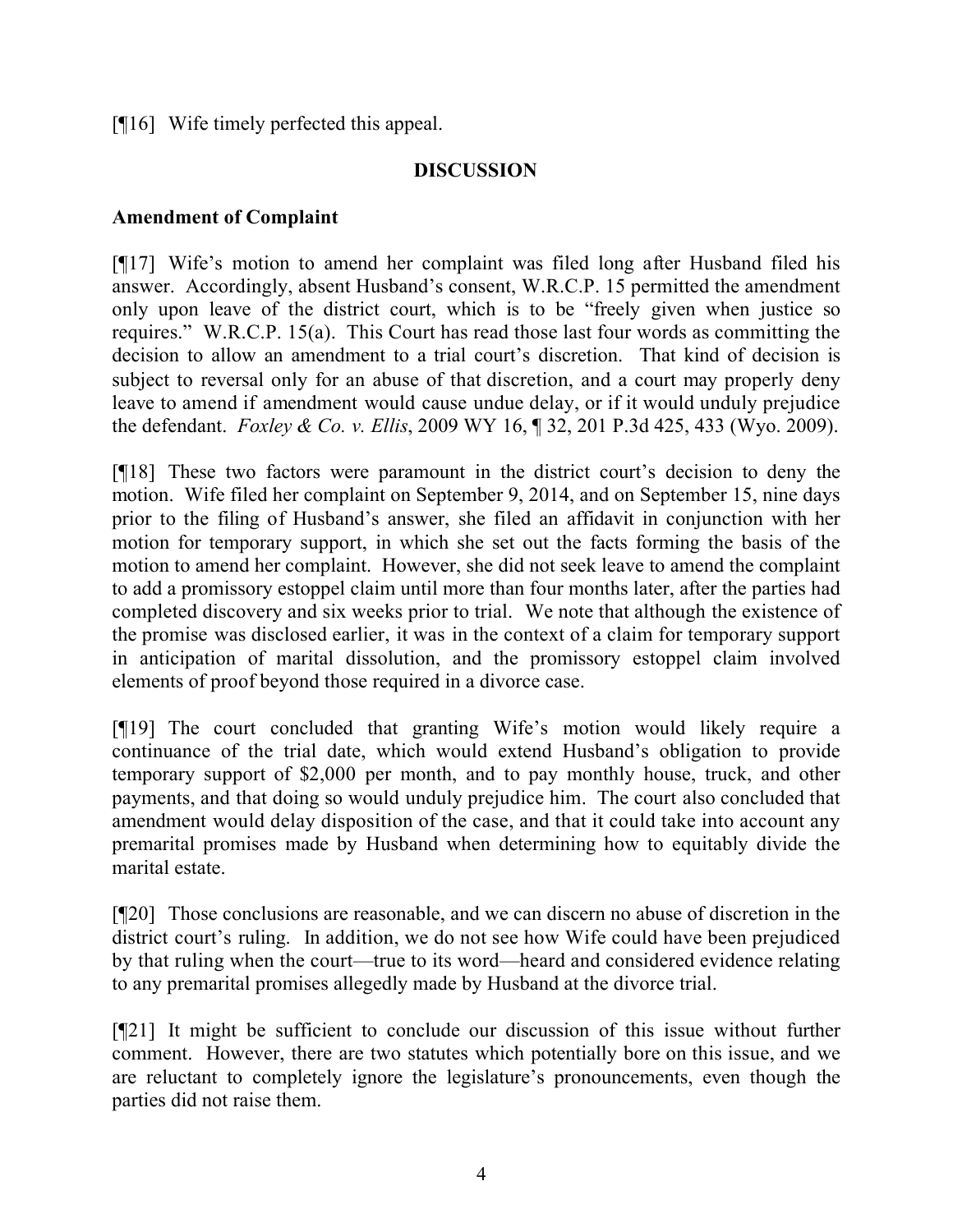[¶22] First of all, the premarital promises allegedly made and Wife's claim for relief raise the prospect that her claim of promissory estoppel was barred by Wyoming's "Heart Balm" Act, Wyo. Stat. Ann. § 1-23-101. That statute provides as follows:

> The rights of action to recover money as damage for the alienation of affections, criminal conversation, seduction or breach of contract to marry are abolished. No act done in this state shall give rise, either in or out of this state, to any of the rights of action abolished. No contract to marry made in this state shall give rise, either in or out of this state, to any right of action for the breach thereof.

Wyo. Stat. Ann. § 1-23-101 (LexisNexis 2015).

[¶23] Statutes such as this bar a variety of common law claims based upon promises to enter into romantic, familial relationships. Their overriding purpose is to advance the precept that people should not be bound by certain agreements relating to those relationships, and to eliminate emotionally charged abuses often associated with suits for damages for breach of a promise to marry. 12 Am. Jur. 2d *Breach of Marriage Promise* § 12 (February 2016 update). Those statutes are applied broadly to bar actions based on allegations of economic loss inextricably bound to promises to marry. *Id.* § 14; *see also Boyd v. Boyd*, 39 Cal. Rptr. 400, 402-04 (Cal. Ct. App. 1964). The California court held in *Boyd* that a promise to provide support is an implicit incident to every marital relationship, but that the California Heart Balm statute (which closely parallels the Wyoming statute) prohibits a suit for breach of that promise even when, as here, the promise to marry was fulfilled. The court also held that the injured party nevertheless retains a wholly adequate alternative remedy by way of suit for divorce. *Id.*

[¶24] The district judge may therefore have been more prescient than the parties realized when he held, in substance, that the putative promises Husband made should be taken into account in an equitable division of marital property under Wyo. Stat. Ann. § 20-2- 114 (LexisNexis 2015). A court need not grant leave to amend if to do so would clearly be futile, as it would be if the statute barred the promissory estoppel claim. 6 Charles Alan Wright, et al., *Federal Practice and Procedure, Civil* § 1487 (3d ed., April 2015 update).

[¶25] The same can be said for the prospect that Wife's claim may have been barred by the statute of frauds, Wyo. Stat. Ann. § 1-23-105(a)(iii) (LexisNexis 2015). That statute renders void every "agreement, promise or undertaking made upon consideration of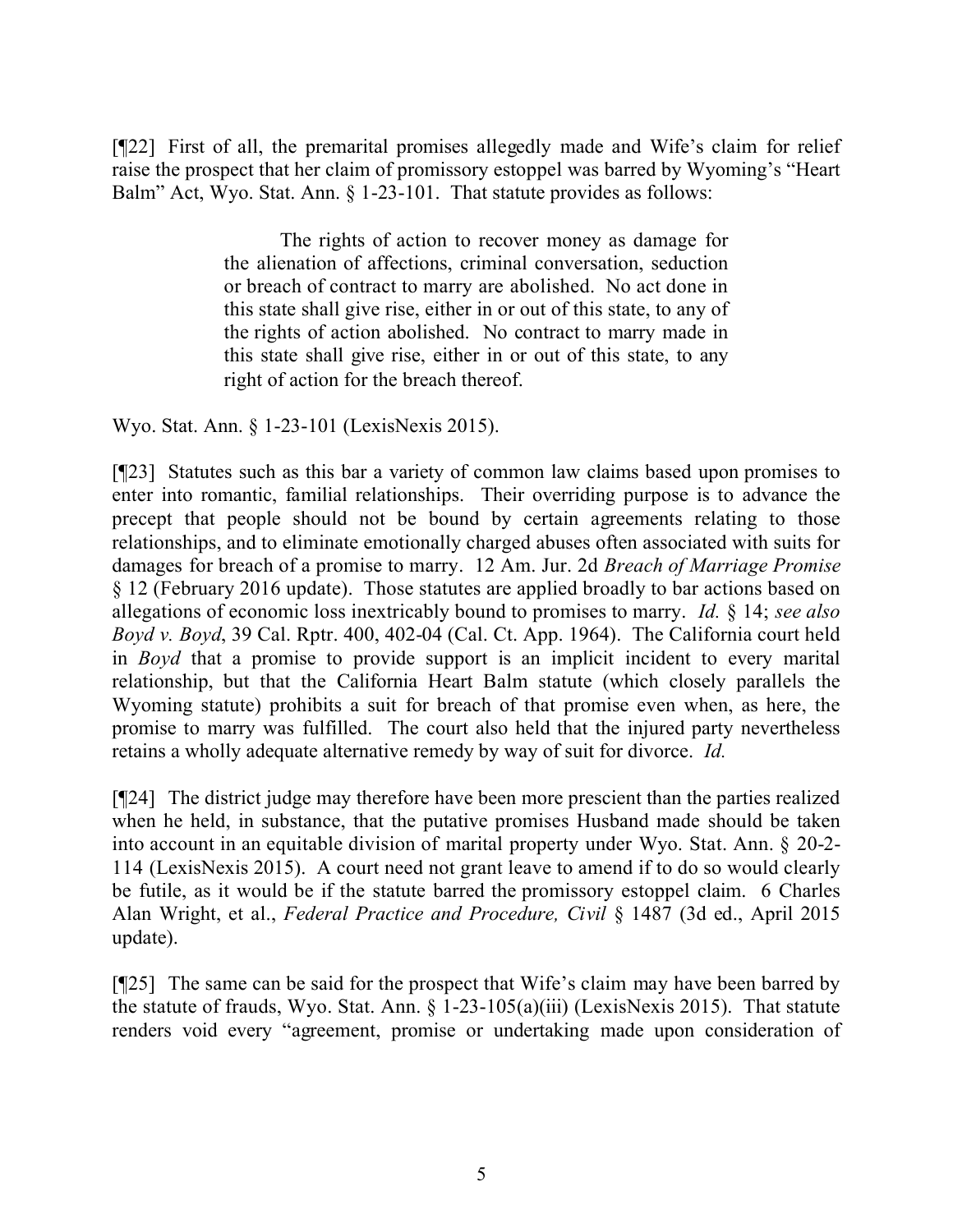marriage, except mutual promise to marry<sup>14</sup> unless the agreement, or some note or memorandum of the agreement, is in writing and signed by the party against whom it is to be enforced.

[¶26] Because Wife's claim was based on a promise of support that allegedly extended beyond the dissolution of a promised marriage, one can scarcely avoid the conclusion that she was describing a sort of oral prenuptial agreement, which could have been unenforceable under the statute of frauds. No different result should come from the fact that Wife has marketed her contract claim as an equitable one of promissory estoppel.

[¶27] This Court has long recognized that certain equitable exceptions to the statute of frauds exist. However, our policy has been to restrict, rather than to expand the reach of those exceptions, even to the extent that hardships may result from that practice. *Davis v. Davis*, 855 P.2d 342, 346 (Wyo. 1993). Thus, we have held that a theory of promissory estoppel can be invoked to overcome the statute of frauds only when such is necessary to avoid a fraud that results in unconscionable injury. *Id.* at 349. That is, promissory estoppel cannot serve as an exception to the statute of frauds unless, at a minimum, the promissee both pleads and proves a fraudulent misrepresentation. *Kincheloe v. Milatzo*, 678 P.2d 855, 861-62 (Wyo. 1984).

[¶28] Although we acknowledge these legislative pronouncements as they relate to this appeal, we will address them no further. Neither party raised them, and we are without the benefit of briefing. Husband did not raise a statute of frauds defense to Wife's claim below, and accordingly, that issue would be deemed waived in any event. *See Bereman v. Bereman*, 645 P.2d 1155, 1159 (Wyo. 1982). That said, we affirm because the district court did not abuse its discretion in denying Wife's motion for leave to amend.

# **Distribution of Property**

 $\overline{a}$ 

[¶29] The disposition of marital assets in a divorce is governed by Wyo. Stat. Ann. § 20- 2-114, which requires a district court to distribute them in a just and equitable manner. The court should have "regard for the respective merits of the parties and the condition in which they will be left by the divorce, the party through whom the property was acquired and the burdens imposed upon the property for the benefit of either party and children." Wyo. Stat. Ann. § 20-2-114(a).

<sup>&</sup>lt;sup>4</sup> The "mutual promise" exception refers to a situation in which parties exchange promises to marry and each promise is the exclusive consideration for the other. An agreement falls within the statute of frauds if marriage is only part of the consideration or inducement given by one party in exchange for the promise of the other party. Thus, the statute covers promises relating to the care and support of the other party after marriage. W.M. Moldoff, Annotation, *What constitutes promise made in or upon consideration of marriage within statute of frauds*, 75 A.L.R.2d 633, §§ 4[a], 6, 9 (1961 database updated weekly).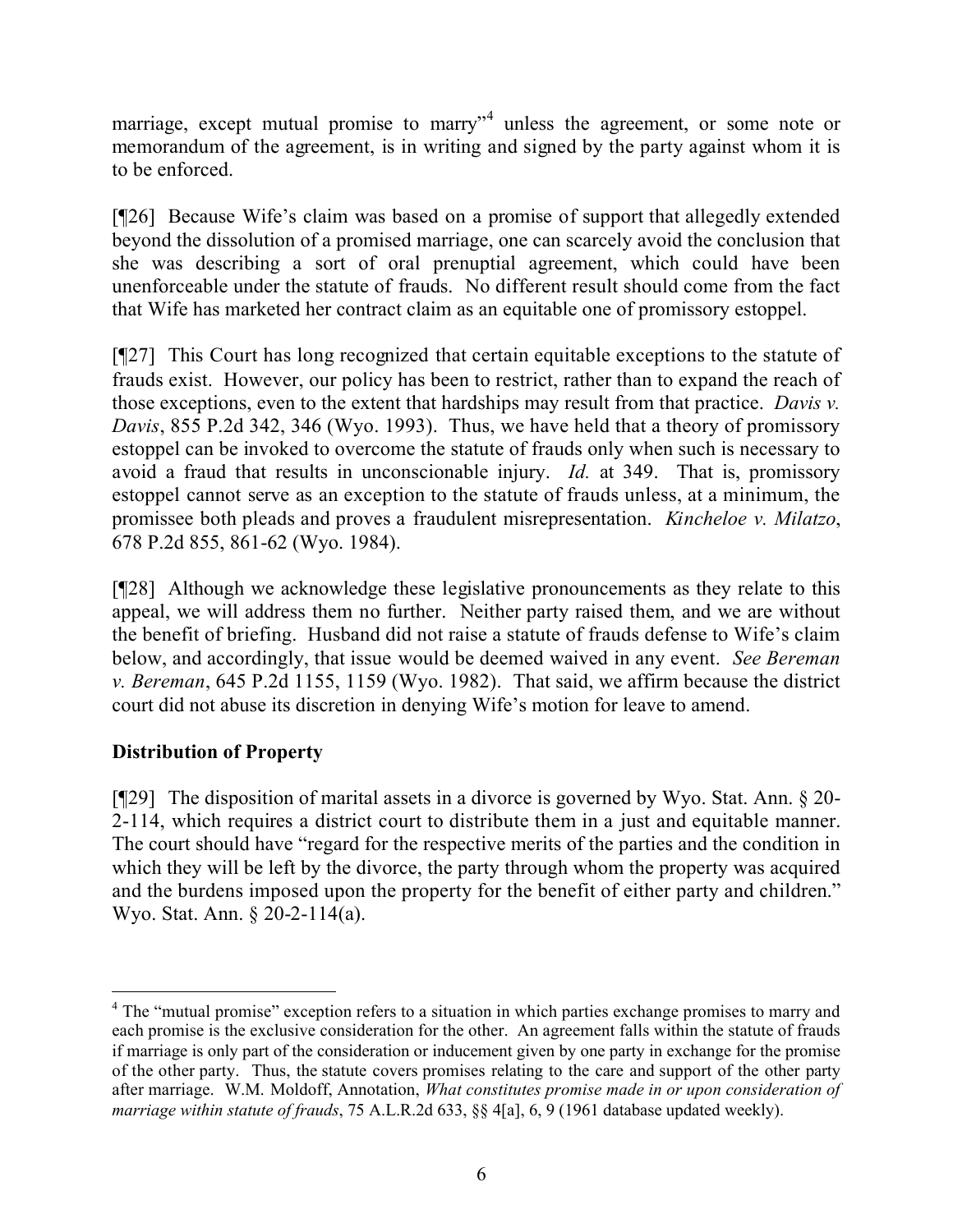[¶30] This Court reviews those decisions for an abuse of the district court's considerable discretion, and we will not find such an abuse unless the property division appears so unfair and inequitable that it would shock the conscience of reasonable minds. *Williams v. Williams*, 2016 WY 21, ¶ 34, \_\_\_ P.3d \_\_\_ (Wyo. 2016); *Guy-Thomas v. Thomas*, 2015 WY 35, ¶ 15, 344 P.3d 782, 786 (Wyo. 2015); *Kummerfeld v. Kummerfeld*, 2013 WY 112,  $\P$  7, 309 P.3d 822, 824 (Wyo. 2013). It is appropriate to identify the party through whom property was acquired and award it to that party regardless of whether that results in an equal division of marital assets. As in all other regards, we afford the prevailing party every evidentiary inference favorable to the district court's decision, while omitting any consideration of the unsuccessful party's evidence. *Williams*, ¶ 34, \_\_\_ P.3d at \_\_\_; *Guy-Thomas*, ¶¶ 15-16, 344 P.3d at 786-87; *Kummerfeld*, ¶¶ 9-10, 309 P.3d at 825.

[¶31] The district court may also properly consider the short duration of a marriage as one measure of how the marriage affected any increase in the value of property brought to the marriage by one party. *See Williams*, 1 39, P.3d at (five-year marriage). Furthermore, in evaluating the position in which the parties will be left after the divorce, it is necessary to consider not only to whom property will be awarded, but also who will be responsible for any debt relating to that property. *Id.* at ¶ 40, \_\_\_ P.3d at \_\_\_; *see also Guy-Thomas*, ¶ 17, 344 P.3d at 787.

[¶32] The record contains more than adequate support for the district court's finding that nearly all the property and income held during the marriage came from assets Husband acquired long before the parties' nuptials in Wyoming and his retirement nearly a year before. From the time she moved into Husband's Florida condominium and continuing through trial, Wife had only negligible earnings, owned no property except for some household items, and lived almost entirely on Husband's resources. She made next to no economic contributions to the marriage or to the value of marital assets during the threeyear marriage. Moreover, given the difference in the cost of living between Florida and Wyoming, and the effect of their respective housing markets on her prospects for a successful real estate practice, her economic position after divorce is certainly no worse than the one she faced before meeting Husband, particularly given the gifts of jewelry and the \$45,000 "equalization payment" the court awarded her.

[¶33] The district court's distribution of the couple's property to the party who brought it to the marriage, or whose premarital assets were used to purchase property acquired after they married, resulted in Husband receiving most of the marital property. We have held that an equitable distribution of property is as likely as not to be unequal. *Walters v. Walters*, 2011 WY 41, ¶ 6, 249 P.3d 214, 221 (Wyo. 2011) (citing *Carlton v. Carlton*, 997 P.2d 1028, 1032 (Wyo. 2000)). Beyond that, the decree also encumbered Husband with all the debt and obligations related to the property he received. In light of these circumstances and the authority referred to above, we cannot say the court's property